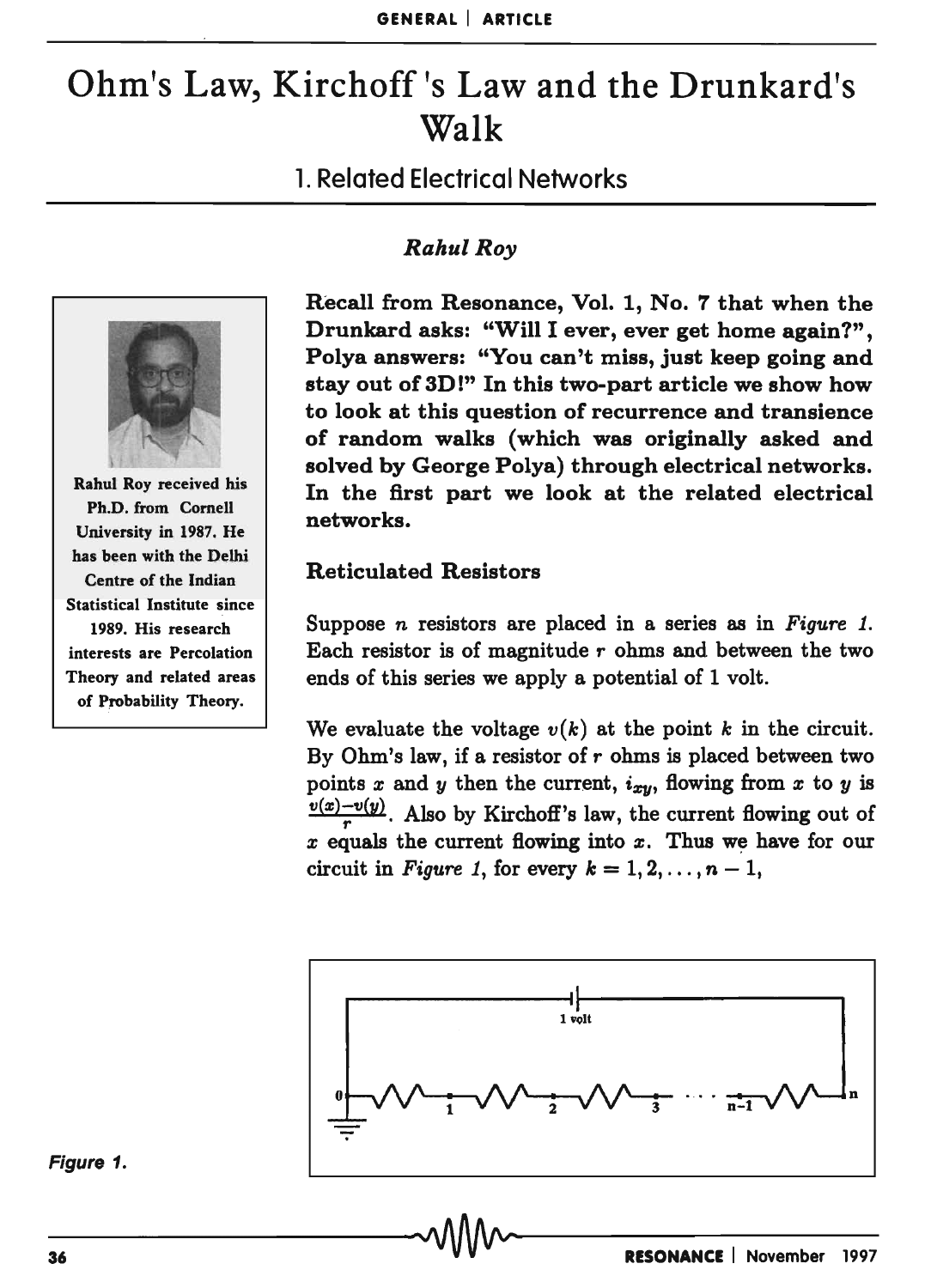$$
\frac{v(k+1)-v(k)}{r}=\frac{v(k)-v(k-1)}{r},
$$

which yields

$$
v(k) = \frac{v(k+1) + v(k-1)}{2}.
$$
 (1)

Moreover, since the point 0 is grounded, we have at the endpoints 0 and *n,* 

$$
v(0) = 0 \text{ and } v(n) = 1. \tag{2}
$$

These equations may be solved explicitly to yield

$$
v(k) = k/n \text{ for } k = 0, 1, 2, ..., n. \tag{3}
$$

Instead of connecting the resistors in a series, let us consider the circuit as in *Figure 2.* 

Here the boundary is 'shorted', with the South-Eastern part of it grounded and shorted separately from the rest. We place resistors, each of  $r$  ohms, in the interior of the grid. If  $(k, l)$  denotes the coordinates of a point on the grid and  $v(k, l)$  the voltage there, then application of Ohm's law and Kirchoff's law gives



Figure 2.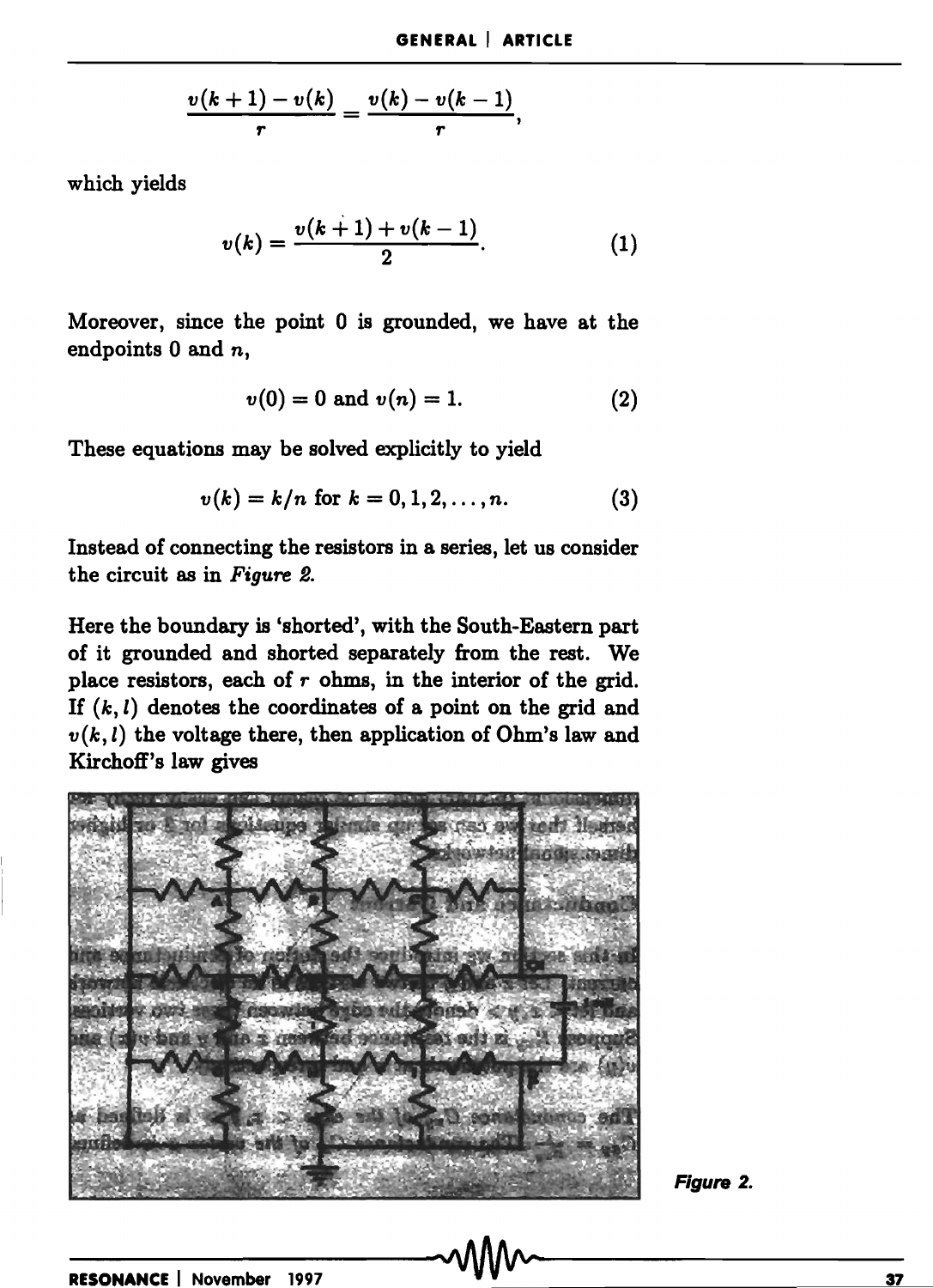$$
\frac{v(k+1,l)-v(k,l)}{r} + \frac{v(k,l+1)-v(k,l)}{r} =
$$

$$
\frac{v(k,l)-v(k-1,l)}{r}+\frac{v(k,l)-v(k,l-1)}{r},
$$

which yields

$$
v(k,l) = \frac{v(k+1,l) + v(k-1,l) + v(k,l+1) + v(k,l-1)}{4}.
$$
\n(4)

Also we have the boundary conditions

$$
v(k,l) = \begin{cases} 0 & \text{for } (k,l) \text{ on the South–Eastern boundary} \\ 1 & \text{for } (k,l) \text{ on the 'upper' boundary.} \end{cases}
$$
 (5)

These equations can be solved explicitly to yield

$$
\boldsymbol{v} = (v_A, v_B, v_C, v_D, v_E, v_F, v_G, v_H, v_I) =
$$

(.9464, .9018, .9107, .8839, .7500, .7411, .8393, .4732, .3036),

where,  $v_{\alpha}, v_{\beta}, v_A, v_B, \ldots, v_I$  represent the voltages at the points  $\alpha, \beta, A, B, \ldots, I$  on the grid (as labelled in *Figure 2*).

We have till now dealt with resistors in series or on a 2 dimensional (planar) grid. The reader can easily verify for herself that we can set up similar equations for 3 or higher dimensional networks.

### Conductance and Current

In this section we introduce the notion of conductance and current. Let *x* and y be two vertices in an electrical network and let  $\langle x, y \rangle$  denote the edge between these two vertices. Suppose  $R_{xy}$  is the resistance between x and y and  $v(x)$  and  $v(y)$  are the potentials at x and y respectively.

The *conductance*  $C_{xy}$  of the edge  $\langle x, y \rangle$  is defined as  $C_{xy} = \frac{1}{R_{xy}}$ . The *conductance*  $C_x$  of the vertex x is defined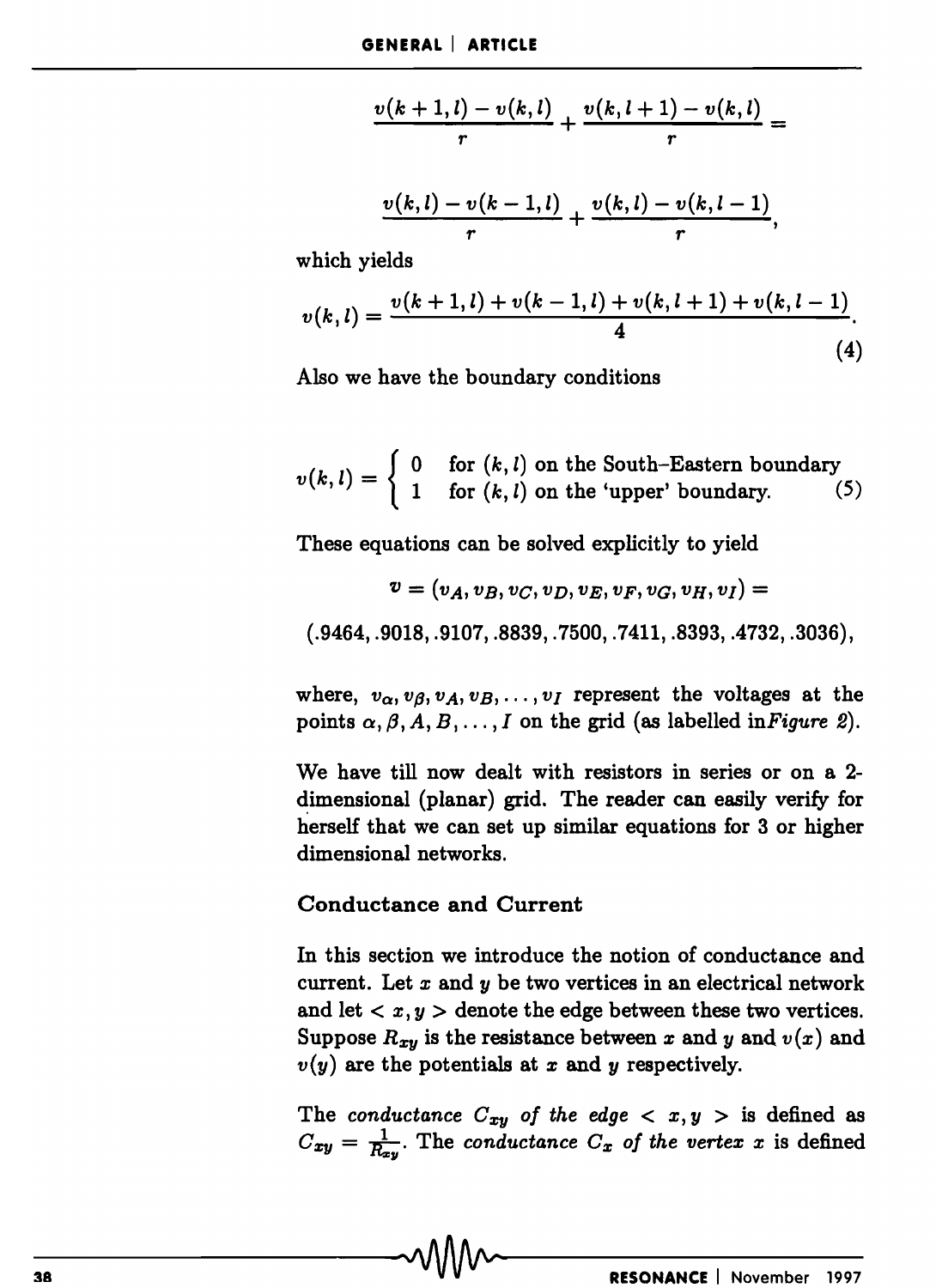as  $C_x = \sum_z C_{xz}$ , where the sum is over all vertices x which are adjacent to the vertex x.

The *current*  $i_{xy}$  from *x* to *y* is defined as  $i_{xy} = \frac{v(x)-v(y)}{R_{xx}}$ , and thus,

$$
i_{xy} = (v(x) - v(y))C_{xy}.
$$
 (6)

Now Kirchoff's law states that at any point *x* in the interior of the circuit (e.g. in *Figure 2* at any point other than  $\alpha$ ,  $\beta$ )  $\sum_{y} i_{xy} = 0$ , the sum being over all vertices *y* which are adjacent to the vertex *x*. Thus by (6),  $\sum_{y} (v(x)-v(y))C_{xy} =$ 0 and hence

$$
v(x) = \sum_{y} v(y) \frac{C_{xy}}{C_x}.\tag{7}
$$

The sums above are over all vertices  $y$  adjacent to the vertex *x.* 

At the boundary points  $\alpha$  and  $\beta$  of an electrical circuit, the current  $i_{\alpha}$  flowing into the circuit is given by  $i_{\alpha} = \sum_{x} i_{\alpha x}$ , the sum being over all vertices x adjacent to the vertex  $\alpha$ . Moreover, since the current flowing into the system equals the current flowing out of the system we have  $i\beta = -i\alpha$ where  $i_{\beta} = \sum_{x} i_{\beta x}$  and the sum is over all vertices *x* adjacent to the vertex  $\beta$ .

Now consider two circuits, one with boundary points  $\alpha_1$ ,  $\beta_1$  and the other with boundary points  $\alpha_2$ ,  $\beta_2$  such that  $v(\alpha_1) = v(\alpha_2) = 1$  and  $v(\beta_1) = v(\beta_2) = 0$  (i.e.  $\beta_1$  and  $\beta_2$  are grounded). Suppose the first circuit consists of a network of resistors between  $\alpha_1$  and  $\beta_1$ , while the second network consists of only one resistor of magnitude *R* ohms between  $\alpha_2$  and  $\beta_2$ . If  $i_{\alpha_1} = i_{\alpha_2}$ , i.e., the currents flowing into the two networks are the same, then from (6),

$$
R = \frac{v(\alpha_2) - v(\beta_2)}{i_{\alpha_2}} = \frac{1}{i_{\alpha_2}} = \frac{1}{i_{\alpha_1}}.
$$
 (8)

Since the currents flowing into both the circuits are the same, the currents flowing out of the two circuits must also be the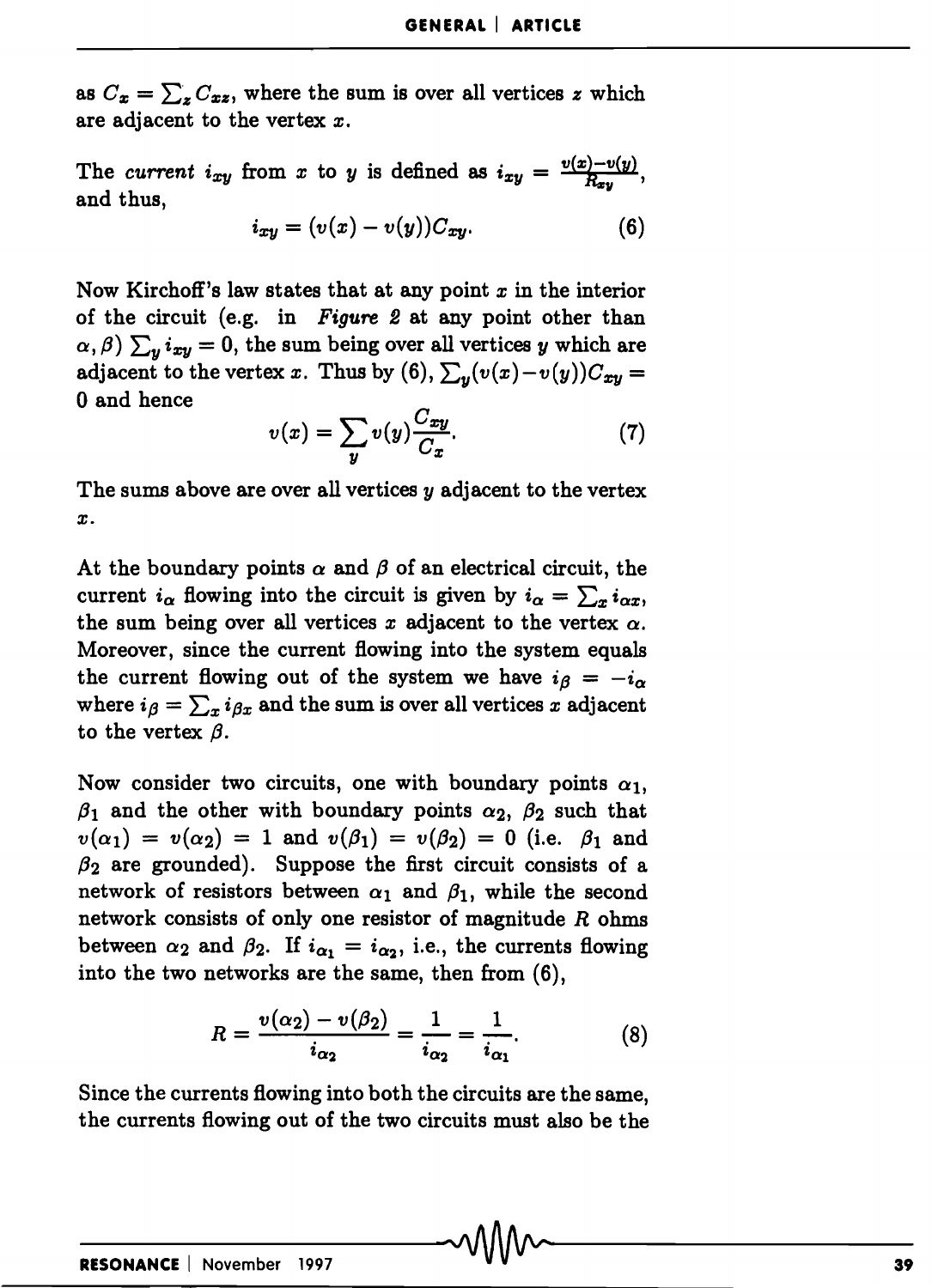



same, thus the *effective resistance*  $\rho$  of the first circuit must equal that of the second circuit, i.e.,  $\rho = R$ , and, by (8),

$$
\rho = \frac{v(\alpha_1)}{i_{\alpha_1}} = \frac{1}{i_{\alpha_1}}.\tag{9}
$$

Another way of calculating the effective resistance of a circuit is the one we learnt in high school, viz. two resistors of magnitudes  $r_1$  and  $r_2$  ohms

(a) connected in a series have an effective resistance of  $r_1 + r_2$ ohms,

(b) connected in parallel have an effective resistance of  $1/(\frac{1}{r_1} +$  $\frac{1}{r_0}$ ) ohms.

Towards Infinity

Suppose resistors, each of  $r$  ohms, are placed in a series as in *Figure 3*, with the vertices  $n$  and  $-n$  shorted and grounded and a potential of 1 volt applied between 0 and the shorted 'boundary' *n.* This circuit is clearly equivalent to the circuit in *Figure 4.* 



Figure 4.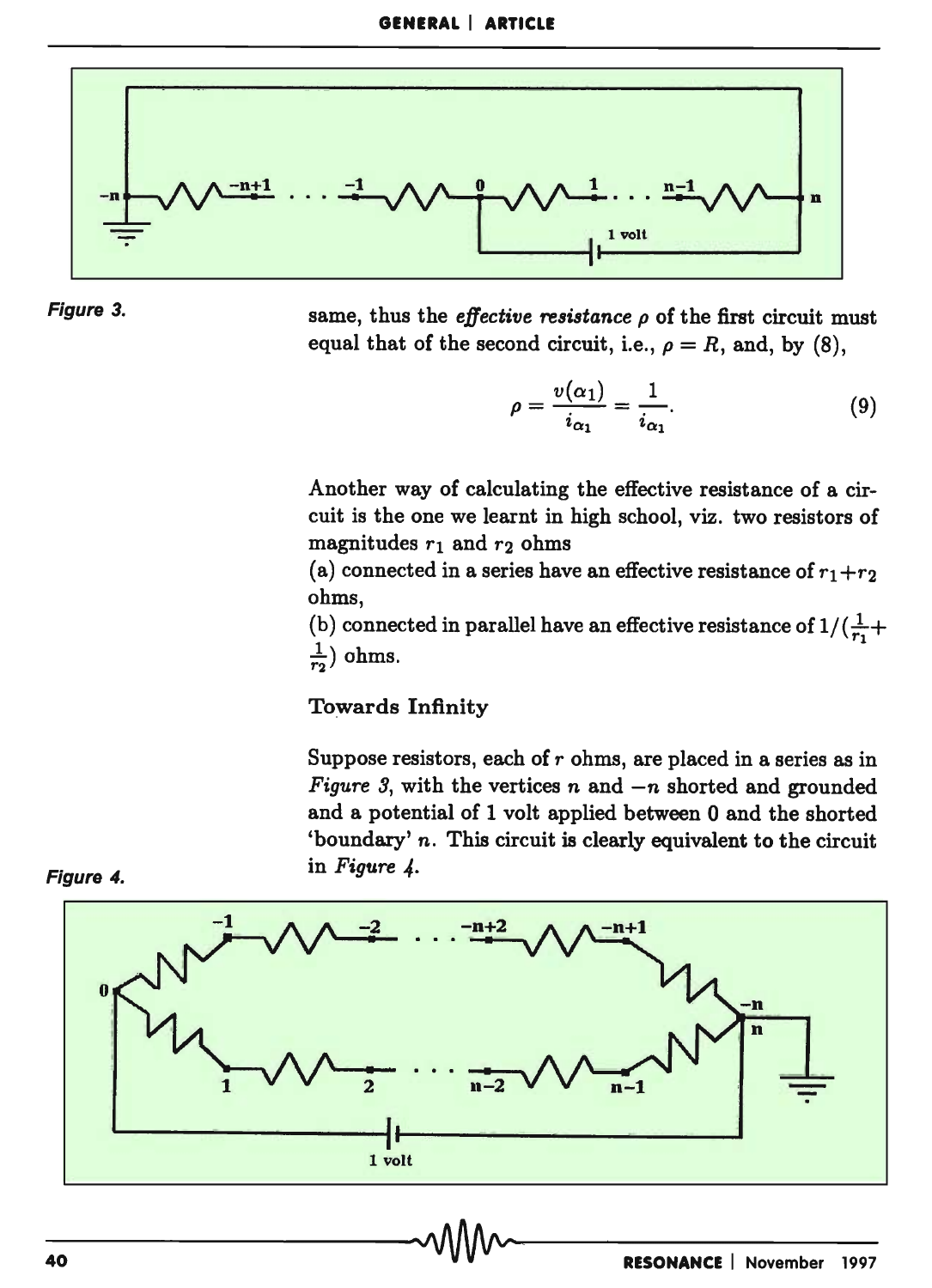



A simple calculation shows that the effective resistance  $\rho_n$ between 0 and *n* is  $\frac{n}{2}r$ . Clearly,  $\rho_n \to \infty$  as  $n \to \infty$ . In other words, if a sequence of resistors is placed in a series with the series extending to infinity on both the left and the right sides, then the effective resistance between 0 and  $\infty$  is infinite.

The equivalent problem for 2-dimensions is illustrated in *Figure 5.* 

We place resistors each of r ohms on a grid of size  $2n \times 2n$ centred at the origin 0 with the boundary of the grid shorted and grounded. We connect the origin 0 and the shorted boundary to a potential of 1 volt. Let  $\rho_n$  be the effective resistance of this circuit. As in the I-dimensional case we will show that in this case too  $\rho_n \to \infty$  as  $n \to \infty$ .

However, unlike in I-dimension it is extremely difficult to obtain an exact expression for  $\rho_n$ . Indeed, we are also not interested in knowing the exact value of  $\rho_n$ , but only in show-

 $\overline{\phantom{a}}$  -  $\overline{\phantom{a}}$  -  $\overline{\phantom{a}}$   $\overline{\phantom{a}}$   $\overline{\phantom{a}}$   $\overline{\phantom{a}}$   $\overline{\phantom{a}}$   $\overline{\phantom{a}}$   $\overline{\phantom{a}}$   $\overline{\phantom{a}}$   $\overline{\phantom{a}}$   $\overline{\phantom{a}}$   $\overline{\phantom{a}}$   $\overline{\phantom{a}}$   $\overline{\phantom{a}}$   $\overline{\phantom{a}}$   $\overline{\phantom{a}}$   $\overline{\phantom{a}}$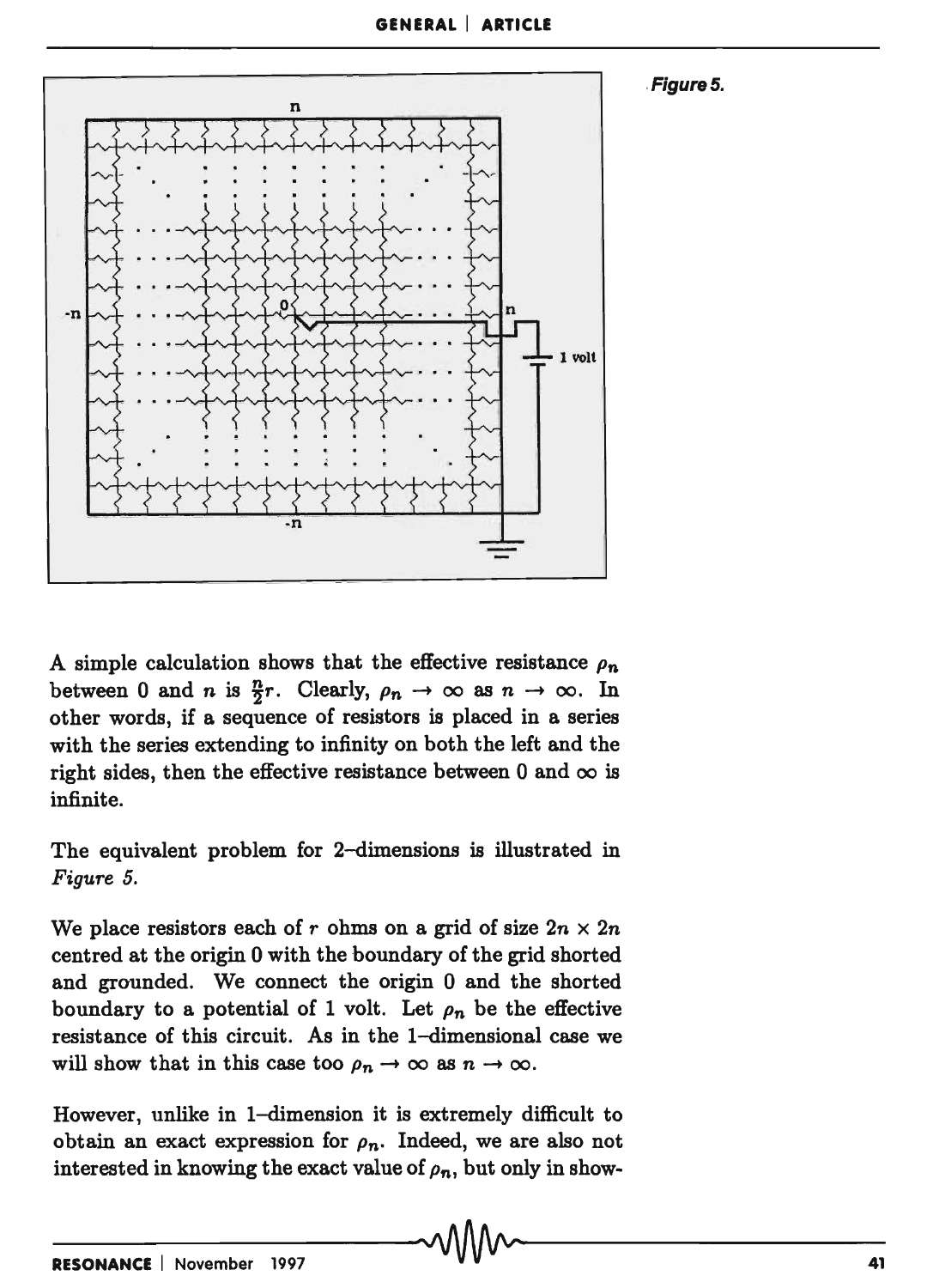



ing that  $\rho_n \to \infty$  as  $n \to \infty$ . To this end we begin by simplifying our work and consider the circuit as in *Figure 6.* 

Here we short the boundary of each of the subsquares  $B_{k-1}$ of size  $k \times k$ ,  $k = 2, 3, ..., 2n$ , centred at the origin 0 and connect resistors of  $r$  ohms each at the remaining edges of the grid. A potential of 1 volt is again applied between the origin 0 and the outermost shorted boundary.

But shorting an edge is equivalent to putting a resistor of o ohm between the vertices comprising the edge. In other words, the consequence of shorting is just to reduce the effective resistance of the circuit. Hence if  $\rho'_n$  is the effective resistance of the circuit in *Figure 6* and  $\rho_n$  is the effective resistance of the circuit in *Figure* 5, then

$$
\rho'_n \le \rho_n. \tag{10}
$$

The circuit in *Figure 6* is equivalent to the circuit in *Figure 7*,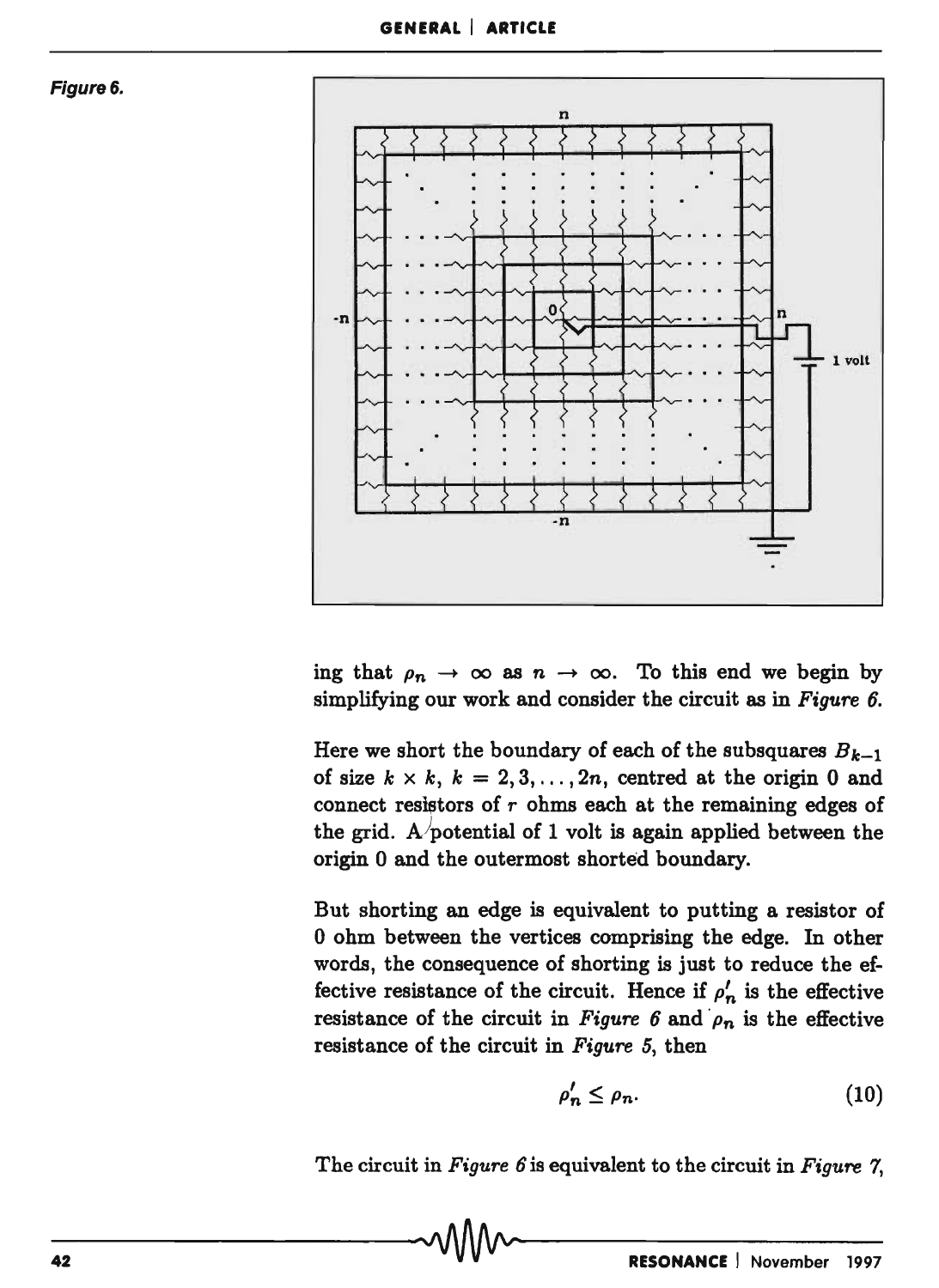

where we have replaced each of the boundaries of the boxes  $B_k$  by a vertex  $k$ . Figure 7.

We observe that in the equivalent circuit *(Figure* 7) there are 4 resistors in parallel between 0 and 1, 12 resistors in parallel between 1 and 2, 20 resistors in parallel between 2 and 3, and in general,  $8k - 4$  resistors in parallel between  $k-1$  and k. Clearly the effective resistance of the  $8k-4$ resistors in parallel between  $k-1$  and k is  $r/(8k-4)$  and so the effective resistance  $\rho'_n$  of the circuit in *Figure 6* satisfies

$$
\rho'_n = \sum_{k=1}^n \frac{r}{8k-4} \to \infty \text{ as } n \to \infty.
$$

Thus, from (10) we have for the circuit in *Figure 5*,  $\rho_n \to \infty$ as  $n \rightarrow \infty$ .

The situation in 3 or higher dimensions is significantly different. Here we short the boundary of a cube of size  $2n \times 2n \times 2n$ centred at the origin 0 and at each edge of the grid in this cube we place an  $r$  ohm resistor, while the shorted boundary is grounded. We apply a potential of 1 volt between the origin 0 and the shorted boundary. In this case we will show that the effective resistance  $\rho_n$  of the circuit does *not* go to infinity, instead we show that the effective resistance of the infinite grid in 3 or higher dimensions is finite.

Recall that in our argument for the 2-dimensional grid we first reduced the problem *(Figure* 5) to a simpler problem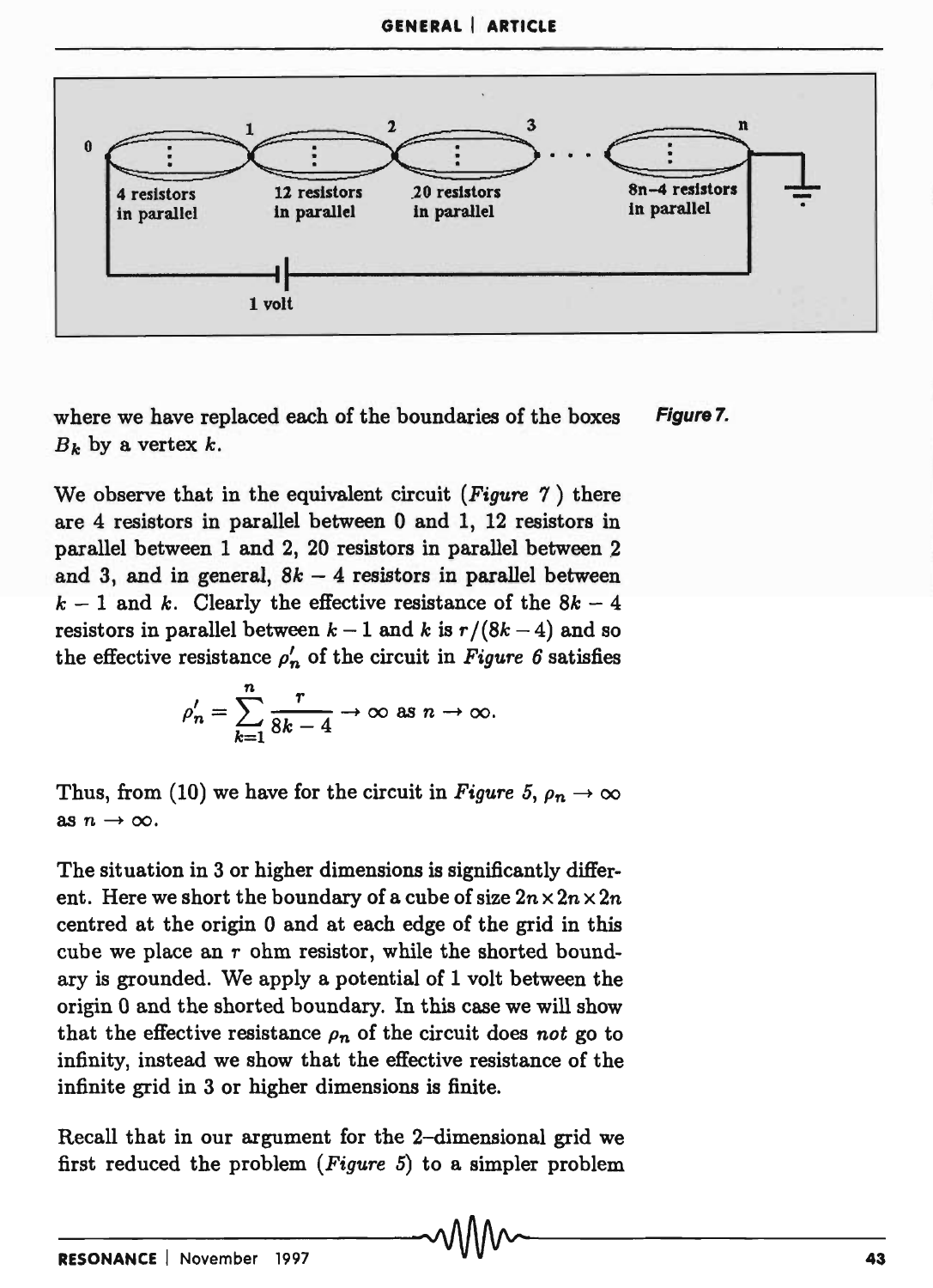Figure 8.



(*Figure 6*) by shorting the boundaries of  $B_1, B_2, \ldots$ , which ensured that the effective resistance  $\rho'_n$  of the circuit in *Fig*ure  $6$  is less than the effective resistance  $\rho_n$  of the circuit in *Figure* 5. This method of shorting will not work in 3 dimensions. Indeed if we show the effective resistance of a simplified circuit obtained by shorting is finite, it will not be sufficient for our purposes because the effective resistance of this simplified circuit is less than that of the original circuit and hence it could still be the case that the effective resistance of the original circuit is infinite. Thus the finiteness of the effective resistance of a simplified shorted 3-dimensional grid does *not* imply the finiteness of the effective resistance of the 3-dimensional grid.

However all is not lost! Instead of shorting (i.e. connecting with a wire of zero resistance) we may remove an edge of the grid (i.e. connect with a wire of infinite resistance). If we were to do this then the 'simplified' circuit will have an effective resistance more than that of the original grid. Thus to establish the finiteness of the effective resistance of a three dimensional grid, we need to construct a suitable circuit from the original grid by removing edges and show that this simplified circuit has finite effective resistance.

The simplified circuit we employ is first described in 2 dimensions. (The reason for doing this is just that it is easier to draw 2-dimensional pictures!) We start from the origin  $0$  and draw two lines – one going up and the other going to the right (see *Figure* 8). As soon as either of these lines meet the line  $x + y = 2^n - 1$ ,  $n = 1, 2, \ldots$ , it bifurcates into two lines - one going up and the other going right, which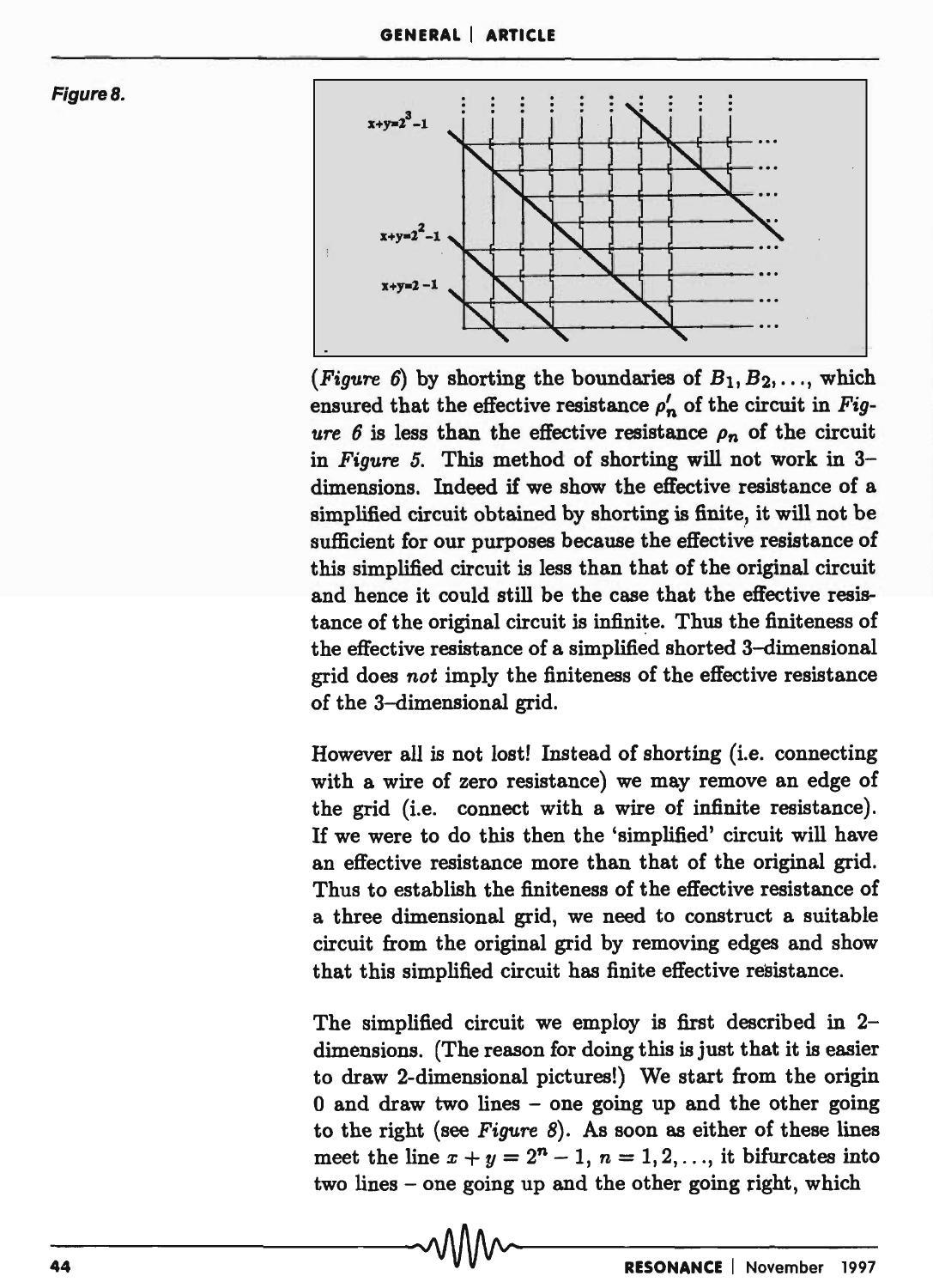in turn bifurcate when they meet the line  $x + y = 2^n - 1$ . We continue this method of connecting edges between the vertices of the 2-dimensional grid. In the electrical network, each edge corresponds to a  $r$  ohm resistor and so each of these lines consists of a string of  $r$  ohm resistors in series, and we ensure that except at the point of bifurcation two distinct strings of resistors are not connected.

It is immediately clear that the effective resistance of this circuit is more than that of a two dimensional grid because not. connecting two points by a resistor is equivalent to putting a resistor of infinite magnitude between the two points. This clearly increases the effective resistance of the resulting circuit. Thus the effective resistance of the circuit in *Figure 8*  is more than that of the 2-dimensional infinite grid.

By redrawing the circuit in *Figure* 8 and following each string of resistors we see that *Figure* 8 is equivalent to the tree in *Figure* 9.

It is easy to calculate the effective resistance of this tree by observing that the symmetry of the tree ensures that each of the  $2^k$  points in generation  $k$  have the same potential and so we can connect each of these  $2^k$  points without changing the effective resistance of the circuit. Hence the tree in *Figure* 9 is equivalent to the circuit in *Figure 10.* 

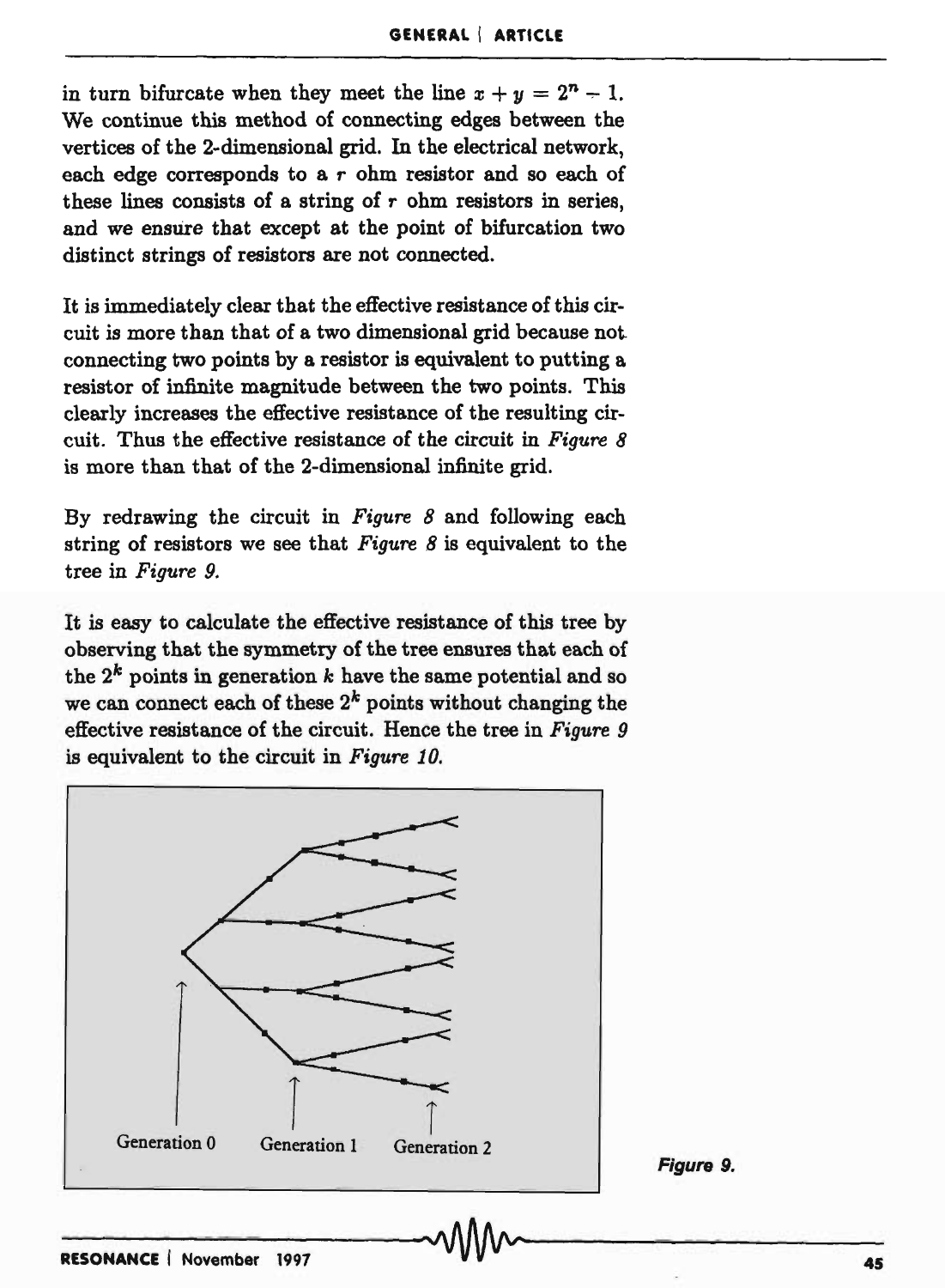

#### Figure 10.

A simple calculation now shows that the effective resistance  $\rho'_n$  of this circuit upto generation *n* is  $\frac{n}{2}r$  which goes to infinity as  $n \to \infty$ . This is, of course, not surprising because we had already noted earlier in *Figure* 7 that the effective resistance of the 2-dimensional grid is infinite.

We will do a similar construction for 3 dimensions. We will not attempt to draw a figure here because this page lacks a dimension necessary to do justice to a figure and so we describe the procedure in words. We start from the origin and draw 3 lines going along the *x, y* and *z* axes respectively. When any of these lines meet the plane  $x+y+z=2<sup>n</sup>-1$  (for some  $n = 1, 2, 3, \ldots$  it bifurcates into three lines – one going parallel to the *x* axis, another going parallel to the y axis and the third going parallel to the  $z$  axis  $-$  each of which in turn bifurcate when they meet the plane  $x + y + z = 2<sup>n</sup> - 1$  (for some  $n = 1, 2, 3, \ldots$ ). We continue this method of connecting edges between the vertices of the 3-dimensional grid. In the electrical network, each edge corresponds to a  $r$  ohm resistor and so each of these lines consists of a string of r ohm resistors in series, and we ensure that except at the point of bifurcation two distinct strings of resistors are not connected.

Again, redrawing the circuit obtained by the above procedure and following each string of resistors we see that this circuit is equivalent to the tree in *Figure 11.*